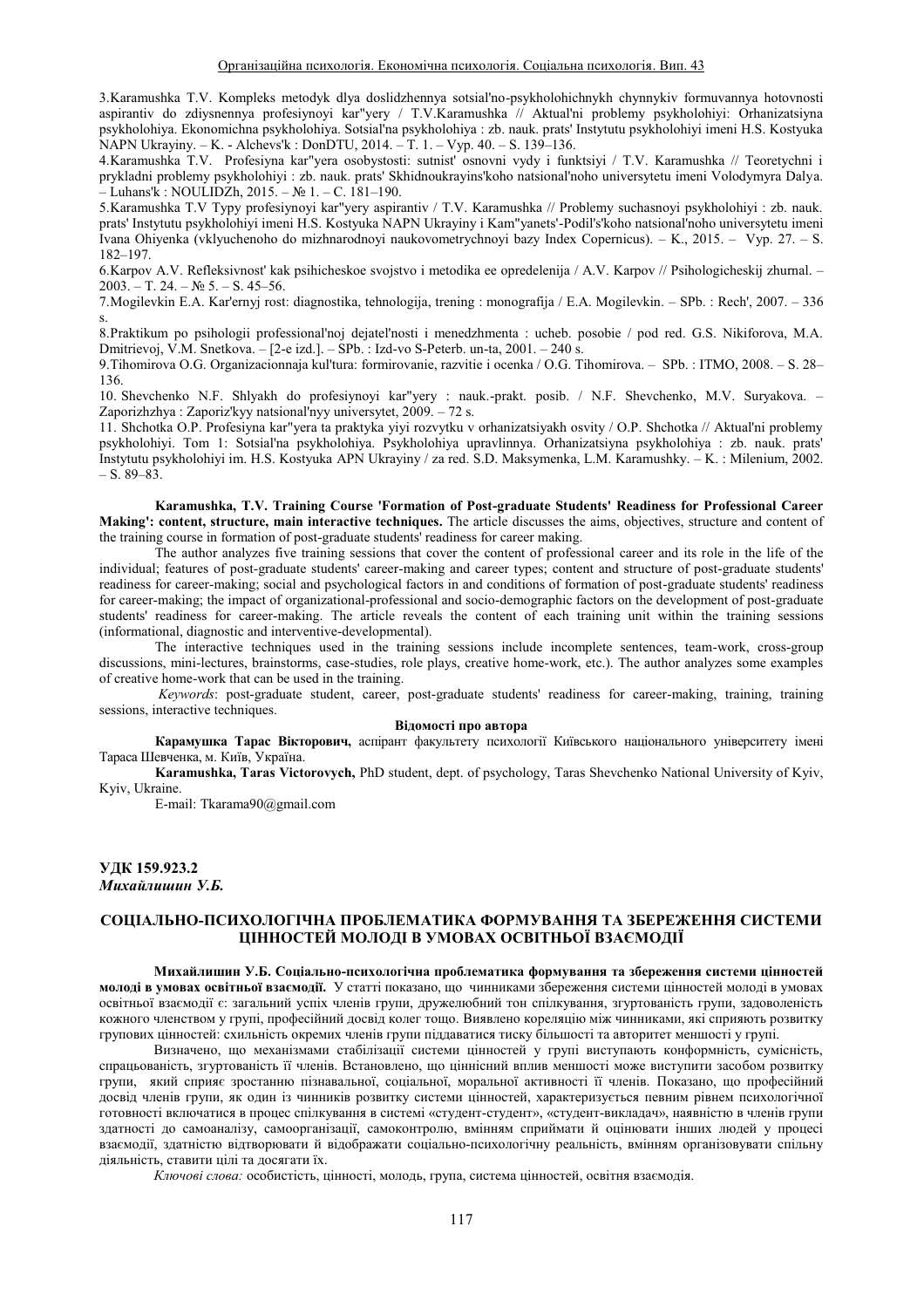Михайлишин У.Б. Социально-психологическая проблематика формирования и сохранения системы **иенностей молодежи в условиях образовательного взаимодействия.** В статье показано, что факторами сохранения системы ценностей молодежи в условиях образовательного взаимодействия выступают: общий успех членов группы, дружелюбный тон общения, сплоченность группы, удовлетворенность каждого членством в группе, профессиональный опыт коллег и др. Выявлена корреляция между факторами, которые способствуют развитию групповых ценностей: склонность отдельных членов группы поддаваться давлению большинства и авторитет меньшинства в группе.

Определено, что механизмами стабилизации ценностей в группе выступают конформность, совместимость, сплоченность ее членов. Установлено, что ценностное влияние меньшинства может выступить средством развития группы, способствующим росту познавательной, социальной, нравственной активности ее членов. Показано, что профессиональный опыт членов группы, как один из факторов развития системы ценностей, характеризуется определенным уровнем психологической готовности включаться в процесс общения в системе «студент-студент», «студент-преподаватель», наличием у членов группы способности к самоанализу, самоорганизации, самоконтролю, умением воспринимать и оценивать других людей в процессе взаимодействия, способностью воспроизводить и отображать социально-психологическую реальность, умением организовывать совместную деятельность, ставить цели и достигать их.

Ключевые слова: личность, ценности, молодежь, группа, система ценностей, образовательное взаимодействие.

Постановка проблеми. Стан розвитку сучасного суспільства непокоїть науковців з різних областей наукового знання, адже значна диференціація ціннісних позицій призводить до загострення громадянського протистояння та породжує різні соціальні конфлікти. Проте вивчення ціннісних орієнтацій представників різних соціальних груп дає можливість прогнозувати їхнє включення у ті або інші соціальні процеси та передбачати їхні дії у різних життєвих ситуаціях. Особливо важливим є вивчення ціннісних орієнтацій молоді в умовах освітньої взаємодії, яка завжди перебуває на верхівці всіх соціальних процесів, а її ціннісні переконання стають актуальними аспектами подальшого розвитку українського суспільства.

Аналіз останніх досліджень і публікацій. У соціально-психологічній літературі формування та розвиток системи цінностей молоді в умовах освітньої взаємодії пояснюють з позиції різних теорій та моделей, які в окремих випадках є досить спорідненими та навіть ідентичними. Еволюцію експериментальних досліджень формування норм можна умовно окреслити так: на початку йдеться виключно про визнання впливу більшості стосовно формування цінностей, потім науковий інтерес посилюється навколо їхнього об'єднання та інтеграції. При цьому об'єктами дослідження є різні індикатори, серед них, наприклад, тип завдання, яке повинна виконати студентська група; ступінь узгодженості між членами групи як індикатор відносної стабільності і сформованості групи; приналежність – неприналежність до групи; розмір групи тощо.

Аналіз наукових розвідок свідчить, що теорії збереження системи цінностей у групі можуть розглядатися з позиції психології управління, психології праці, соціальної психології, психології мас, залежно від типу та структури тих соціальних спільнот, груп, об'єднань, які вивчаються. Постає питання, за допомогою яких механізмів групові цінності зберігаються, змінюються або зникають.

**Мета статті** – представити результати аналізу соціально-психологічної проблематики формування та збереження системи цінностей молоді в умовах освітньої взаємодії.

Виклад основного матеріалу і результатів дослідження. Одним із перших дослідження впливу більшості на формування системи цінностей у групі в умовах лабораторного експерименту розпочав М. Шериф [8]. Сутність його наукових розвідок полягала у наступному: як правило, людині здається, що точка зміщується на деяку відстань, яка є різною в кожному окремому випадку. Спостерігаючи за нею, досліджувані через декілька експозицій встановлювали можливу відстань зміщення (кінетичний ефект). На наступному етапі респондентам повідомляли результати, які були отримані іншими учасниками експерименту. В результаті експерименту виявилося, що перша оцінка суттєво змінювалася на користь середнього значення. Дослідник зробив висновок, що в умовах, коли ситуація невизначена, індивід схильний погоджуватися з думкою більшості.

У психології існує також точка зору, яка пояснює вплив більшості як відповідність моді. Тобто люди приходять до згоди щодо своїх позицій, яка швидше відповідає моді, а не середній позиції членів групи. Мода розглядається як термін статистики, як величина ознаки, яка найчастіше зустрічається в сукупності одиниць або у варіаційному ряді. Так, згідно з результатами п'яти досліджень М. Залеська [2], від 38% до 68% групових рішень є конвергенцією на позиції, які є модними.

Модель формування цінностей більшістю групи представлена і в роботах С. Аша [1]. Суть його експериментів полягала в тому, що вони проводилися з «підставною» групою, яка давала весь час неправильну відповідь, тим самим плутаючи та збиваючи з толку «наївних» суб'єктів, 37% яких давали неправильні відповіді й, тим самим, підтримували думку «підставної» групи, тобто думку більшості групи. У такий спосіб експеримент С. Аша став ще одним емпіричним підтвердженням неоднозначного впливу більшості групи, яка може стимулювати виникнення поступливого ставлення членів групи до групових цінностей, виникнення різних конформних реакцій членів групи, котрі залежать від різних соціальнопсихологічних змінних. Отже, більшість групи може впливати на ступінь конформності меншості групи та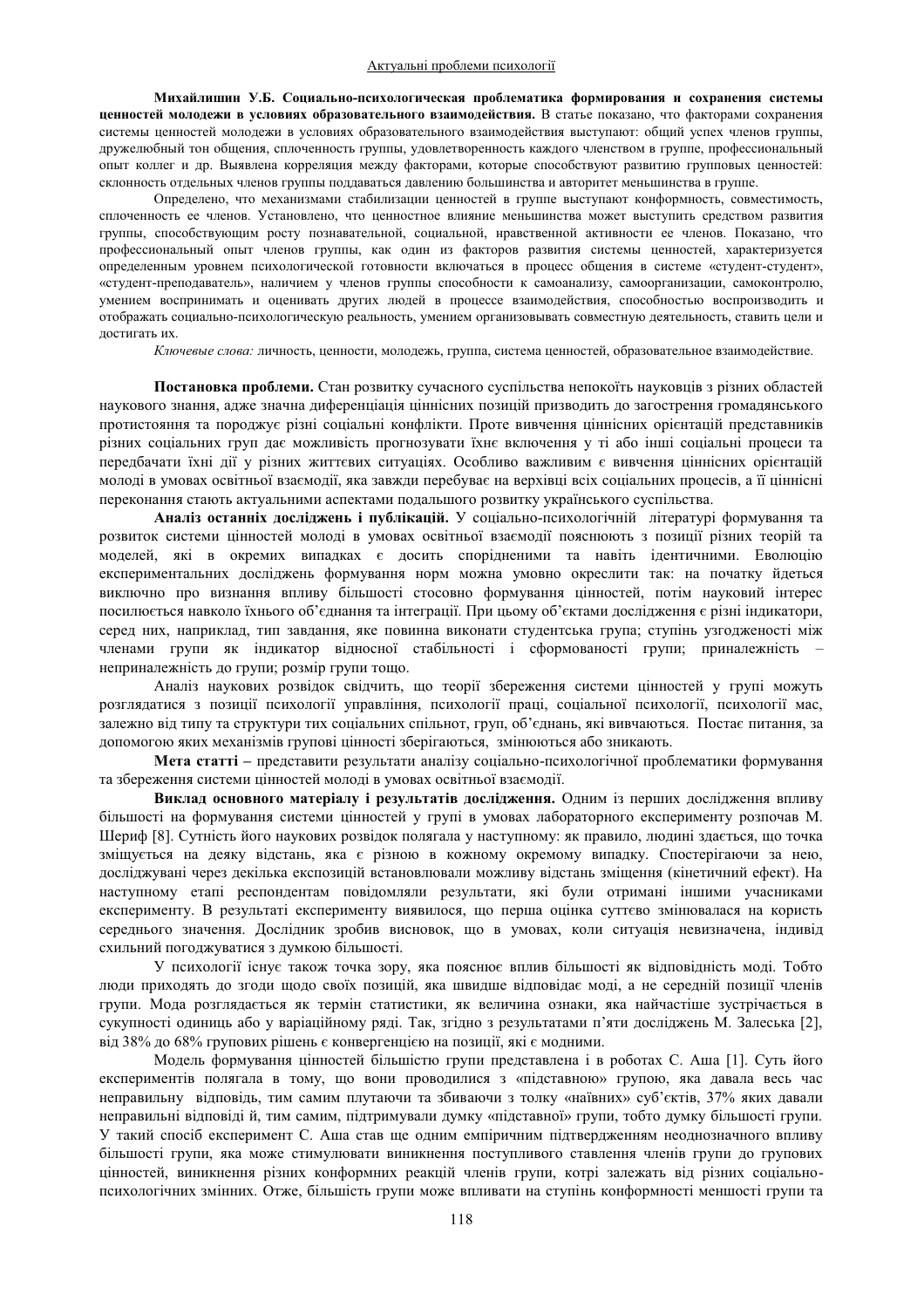детермінувати розвиток групових цінностей. Зауважимо, що саме роботи С. Аша і М. Шерифа поклали початок вивченню в соціальній психології явищ, які пов'язані з конформізмом [1; 8].

У західноєвропейській соціальній психології виокремилася абсолютно протилежна модель формування системи цінностей у групі, так звана теорія активної меншості С. Московічі, Е. Лажа, М. Нафршу, в якій першість залишається за меншістю групи [4]. На відміну від функціоналістської моделі, ця модель постулювалася на тому, що в групі під впливом зовнішніх соціальних змін співвідношення сил постійно змінюється, і меншість у групі може виступати провідником цих зовнішніх соціальних впливів, відповідно, меншість формує цінності групи. Конформність може бути формою переговорів між втягненими у конфлікт людьми щодо певної реальності меншістю і більшістю. Крім того, вчені розглядали більшість як джерело соціального тиску, яка викликає поступливість, а меншість при цьому здійснює когнітивний та інформаційний вплив, який приводить до особистісних змін. Суттєва відмінність між моделями впливу більшості та меншості полягає в тому, що перша вказує на незмінність групових цінностей, а друга, навпаки, допускає інноваційність та зміни щодо цінностей групи.

Теорія активної меншості зустрічається в соціальній психології як «генетична теорія», або модель. Термін «генетична» був запропонований С. Московічі [4]. З позиції генетичної теорії, соціальний конфлікт і зміни, які відбуваються в групі в силу того, що меншість протистоїть більшості, розглядається як рушійна сила, двигун процесу впливу. Пізніше С. Московічі змінив свої твердження та судження щодо нормативного впливу меншості, з'явилася конверсійна теорія меншості (С. Московічі, В. Персонас), яка передбачала, що меншості легше здійснювати непрямий вплив, ніж прямий, а також індивідуальний, приватний вплив, який переважає над публічним [6].

Дуалістична модель формування групових цінностей позиціонується в соціальній психології через праці К. Немет, Дж. Тернера та ін. [7], в яких наголошується на тому, що меншість і більшість нав'язують своїм членам використання різних когнітивних процесів. Основна вілмінність луалістичної молелі формування групових норм полягає в тому, що приналежність до меншості спонукає індивіда серйозно обдумувати відповідні проблеми і здійснювати систематичну обробку інформації, яку він отримує.

Крім названих моделей, існує ще теорія дискримінативної валідності конструкту, яка стала результатом масштабного аналізу теорій формування групових цінностей, здійсненого А. Кругланські [3] і Д. Мекай [5], в якій йдеться про те, що в основі впливу більшості і меншості лежать одинакові процеси. Застосовуючи цей підхід до вивчення проблеми формування норм більшістю і меншістю разом або окремо, можна дослідити повний список усіх змінних, які здійснюють вплив на процес формування групових цінностей, що дозволило б дослідникам дати об'єктивну та повну характеристику досліджуваного явища з урахуванням впливу більшості та меншості на формування цінностей, враховуючи звичайно конкретну ситуацію, склад групи, владу і соціальний статус членів групи, ціннісні орієнтації членів групи тощо. Разом із тим, дискримінативна валідність конструкту вказує на те, що важко експериментально показати, які максимальні критерії будуть свідчити про те, що саме ці групові норми формувала більшість, і навпаки. Вчені дійшли висновку, що існує не так і багато переконливих теоретичних причин розраховувати на підтвердження думки, які саме критерії потрібно аналізувати, щоб зрозуміти, чим відрізняється вплив більшості від впливу меншості, та чи варто абсолютизувати яку-небудь із цих моделей. Вони піддають сумніву висловлювання ряду вчених про те, що вплив меншості на групу є унікальним, і що саме меншість формує групові норми, пояснюючи це тим, що висунені меншістю певні норми приводять до того, що члени групи починають розмірковувати над ними і змінюють свою думку щодо них. Але існує і доказ того, що цінності, які висуває більшість, також можуть привести до критичного перегляду членами групи існуючих HODM.

У рамках нашого дослідження ціннісного впливу у студентських групах в умовах освітньої взаємодії також були виявлені чинники збереження групових цінностей: загальний успіх членів групи, дружелюбний тон спілкування, згуртованість групи, задоволеність кожного членством у групі, професійний досвід колег тощо. Загальна тенденція полягає в тому, що студенти готові дотримуватися норм, якщо вони спрямовані на налагодження сприятливого соціально-психологічного клімату в групі, якого можна досягнути толерантним, доброзичливим ставленням один до одного. При такому стилі члени групи є не просто виконавцями чужих рішень, а мають можливість враховувати власні цінності та інтереси, виявляти ініціативу, активність.

Студенти прагнуть прозорості та відкритості у міжособистісних стосунках, поінформованості щодо завдань, способів їх виконання, досягнення цілей, які стоять перед групою. Виявлена кореляційна залежність вказує на певну універсальність демократичного стилю спілкування у групі, який виступає як чинником збереження, так і розвитку групових норм (г=0,517). Виявлена кореляція (г=0, 569) між чинниками, які сприяють розвитку групових норм - «схильність окремих членів групи піддаватися тиску більшості» і «авторитет меншості у групі як чинник розвитку групових норм», підтверджує думку про те, що на молодих людей впливають як більшість групи, так і її меншість. Цей вплив може бути опосередкований, наприклад, завданнями, які стоять перед групою, а також пропозиціями та